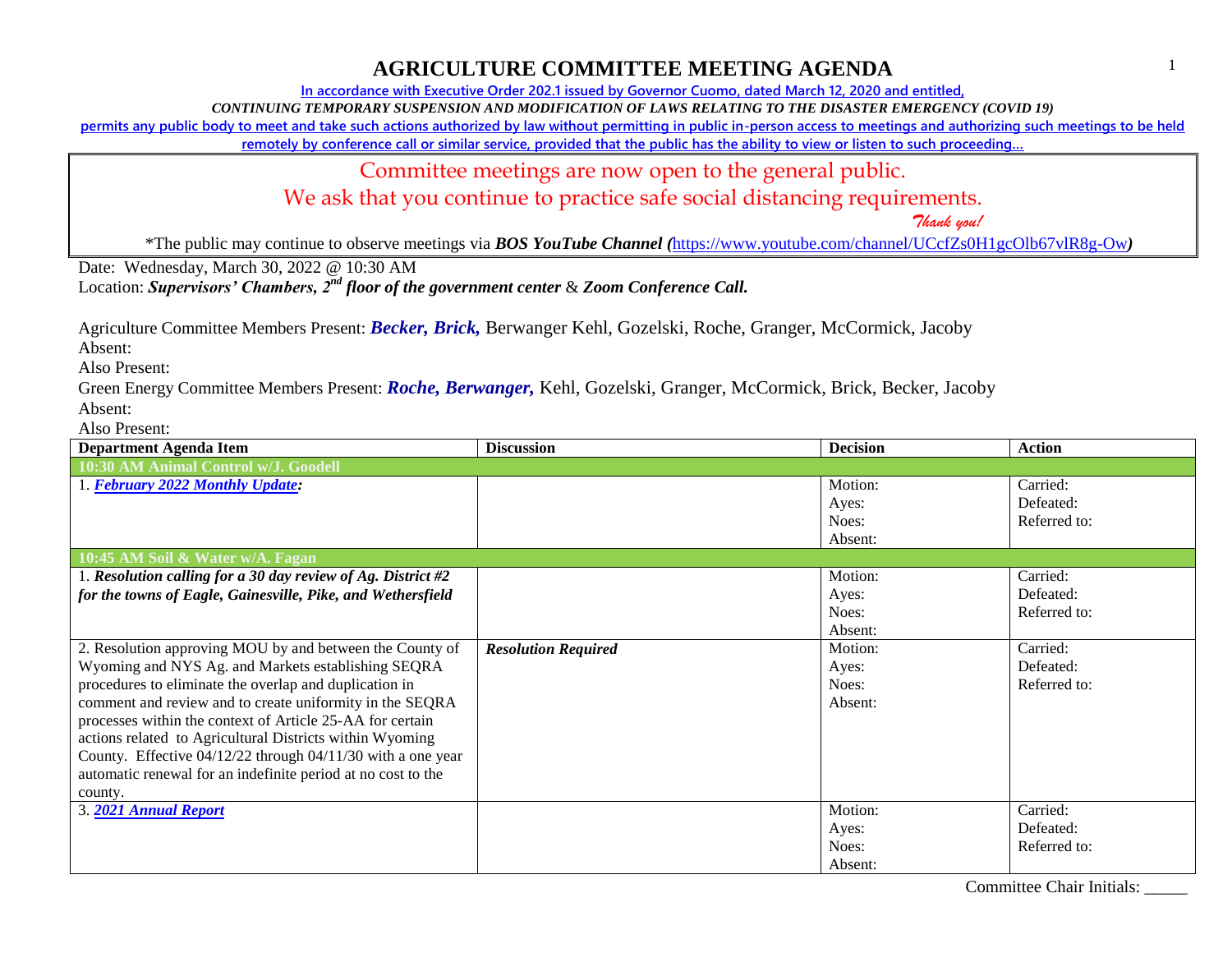**In accordance with Executive Order 202.1 issued by Governor Cuomo, dated March 12, 2020 and entitled,**

*CONTINUING TEMPORARY SUSPENSION AND MODIFICATION OF LAWS RELATING TO THE DISASTER EMERGENCY (COVID 19)*

**permits any public body to meet and take such actions authorized by law without permitting in public in-person access to meetings and authorizing such meetings to be held** 

**remotely by conference call or similar service, provided that the public has the ability to view or listen to such proceeding…**

Committee meetings are now open to the general public.

We ask that you continue to practice safe social distancing requirements.

 *Thank you!*

\*The public may continue to observe meetings via *BOS YouTube Channel (*<https://www.youtube.com/channel/UCcfZs0H1gcOlb67vlR8g-Ow>*)*

Date: Wednesday, March 30, 2022 @ 10:30 AM

Location: *Supervisors' Chambers, 2nd floor of the government center* & *Zoom Conference Call.*

Agriculture Committee Members Present: *Becker, Brick,* Berwanger Kehl, Gozelski, Roche, Granger, McCormick, Jacoby

Absent:

Also Present:

Green Energy Committee Members Present: *Roche, Berwanger,* Kehl, Gozelski, Granger, McCormick, Brick, Becker, Jacoby Absent:

| <b>Department Agenda Item</b>                          | <b>Discussion</b>                    | <b>Decision</b> | <b>Action</b> |
|--------------------------------------------------------|--------------------------------------|-----------------|---------------|
| 11:00 AM Cooperative Extension w/A. Griffith           |                                      |                 |               |
| 1. General Update:                                     |                                      | Motion:         | Carried:      |
|                                                        |                                      | Ayes:           | Defeated:     |
|                                                        |                                      | Noes:           | Referred to:  |
|                                                        |                                      | Absent:         |               |
| <b>Committee Chair's Agenda</b>                        |                                      |                 |               |
| 1. Winter NYSAC Conf. Resolution:                      |                                      | Motion:         | Carried:      |
| Resolution Supporting Maintaining the 60-Hour Work     |                                      | Ayes:           | Defeated:     |
| Week for Farm Workers                                  |                                      | Noes:           | Referred to:  |
|                                                        |                                      | Absent:         |               |
| 2. Winter NYSAC Conf. Resolution:                      |                                      | Motion:         | Carried:      |
| Expressing Frustration with the Lack of Local Input in |                                      | Ayes:           | Defeated:     |
| Renewable Energy Siting and the Conversion of Farmland |                                      | Noes:           | Referred to:  |
|                                                        |                                      | Absent:         |               |
| 3. Winter NYSAC Conf. Resolution:                      |                                      | Motion:         | Carried:      |
| Resolution in Support of New and Expanded Tax Credits  |                                      | Ayes:           | Defeated:     |
| to Support Food Production                             |                                      | Noes:           | Referred to:  |
|                                                        |                                      | Absent:         |               |
| 4. NYS Dept. of Ag. & Markets request:                 | <b>E-mail</b><br>1.                  | Motion:         | Carried:      |
| Committee Chair Becker granted access to County owned  | 2.<br><b>Questions &amp; Answers</b> | Ayes:           | Defeated:     |
| forestlands on 03/23/22 so that NYS Ag. & Markets can  | 3.<br><b>Pest Alert</b>              | Noes:           | Referred to:  |
| conduct a study on the European Cherry Fruit Fly.      |                                      | Absent:         |               |
|                                                        |                                      |                 |               |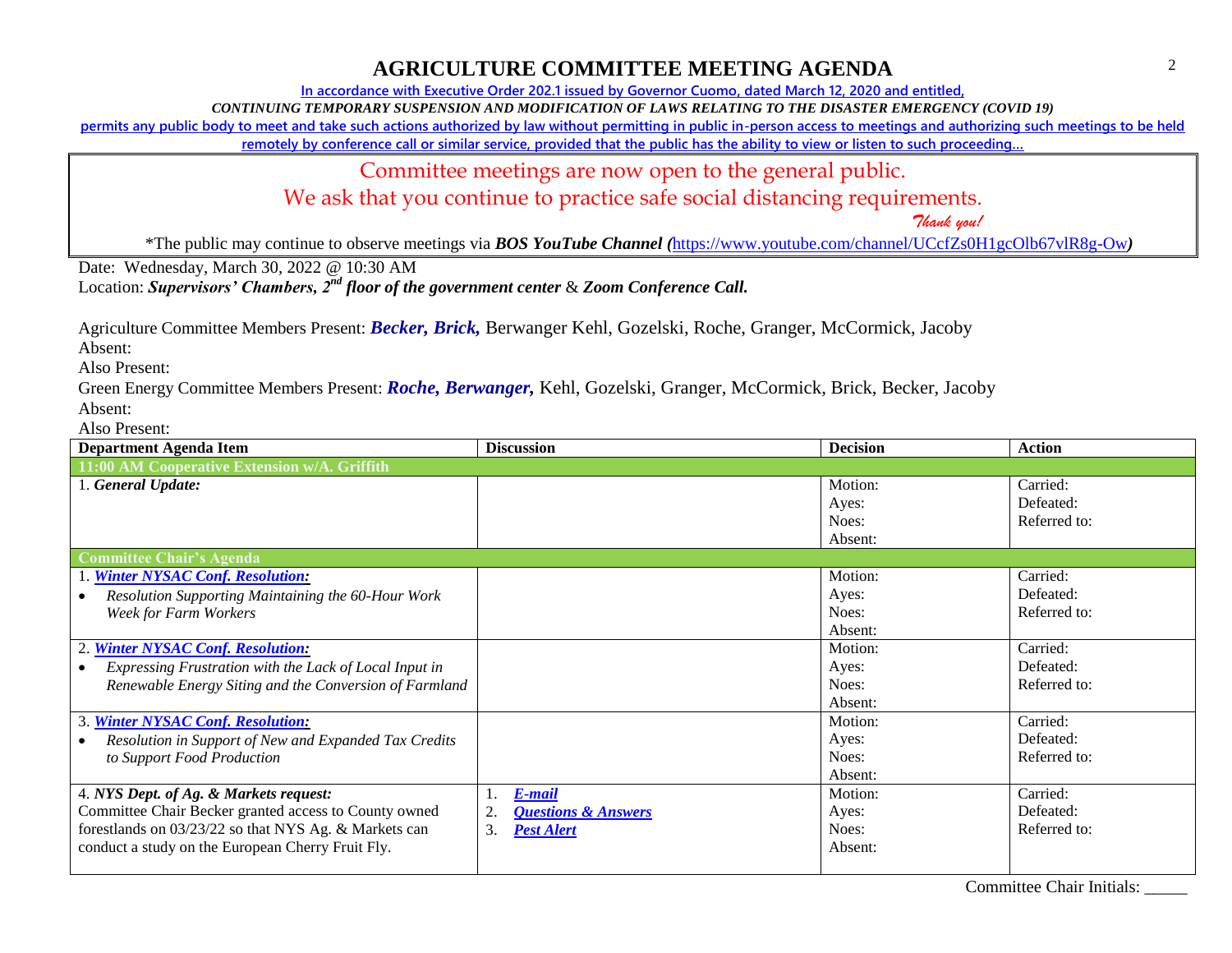**In accordance with Executive Order 202.1 issued by Governor Cuomo, dated March 12, 2020 and entitled,**

*CONTINUING TEMPORARY SUSPENSION AND MODIFICATION OF LAWS RELATING TO THE DISASTER EMERGENCY (COVID 19)*

**permits any public body to meet and take such actions authorized by law without permitting in public in-person access to meetings and authorizing such meetings to be held** 

**remotely by conference call or similar service, provided that the public has the ability to view or listen to such proceeding…**

Committee meetings are now open to the general public.

We ask that you continue to practice safe social distancing requirements.

 *Thank you!*

\*The public may continue to observe meetings via *BOS YouTube Channel (*<https://www.youtube.com/channel/UCcfZs0H1gcOlb67vlR8g-Ow>*)*

Date: Wednesday, March 30, 2022 @ 10:30 AM

Location: *Supervisors' Chambers, 2nd floor of the government center* & *Zoom Conference Call.*

Agriculture Committee Members Present: *Becker, Brick,* Berwanger Kehl, Gozelski, Roche, Granger, McCormick, Jacoby

Absent:

Also Present:

Green Energy Committee Members Present: *Roche, Berwanger,* Kehl, Gozelski, Granger, McCormick, Brick, Becker, Jacoby Absent:

| <b>Department Agenda Item</b>                                                                                                                                                                                                                             | <b>Discussion</b> | <b>Decision</b>                      | <b>Action</b>                         |
|-----------------------------------------------------------------------------------------------------------------------------------------------------------------------------------------------------------------------------------------------------------|-------------------|--------------------------------------|---------------------------------------|
| 5. Review <i>letter dated 03/01/2022 from NYS DEC to Jeffrey</i>                                                                                                                                                                                          |                   | Motion:                              | Carried:                              |
| <b>Williams</b> regarding Wetland DA-24 Boundary Delineation                                                                                                                                                                                              |                   | Ayes:                                | Defeated:                             |
| Proposed Stream Crossing Location Town of Orangeville,                                                                                                                                                                                                    |                   | Noes:                                | Referred to:                          |
| Wyoming County.                                                                                                                                                                                                                                           |                   | Absent:                              |                                       |
| 6. Oatka Valley Snowmobile Association, Inc.<br>Landowner Appreciation Drive-Thru Chicken BBQ,<br>Sunday, May 1, 2022 / 12 noon at the Warsaw Legion<br><b>Building</b><br>Permission to continue use of trails through Wyoming<br>County Owned Property. |                   | Motion:<br>Ayes:<br>Noes:<br>Absent: | Carried:<br>Defeated:<br>Referred to: |
| Ag. & Farmland Protection                                                                                                                                                                                                                                 |                   |                                      |                                       |
|                                                                                                                                                                                                                                                           |                   | Motion:<br>Ayes:<br>Noes:<br>Absent: | Carried:<br>Defeated:<br>Referred to: |
| Conservation w/                                                                                                                                                                                                                                           |                   |                                      |                                       |
|                                                                                                                                                                                                                                                           |                   | Motion:<br>Ayes:<br>Noes:<br>Absent: | Carried:<br>Defeated:<br>Referred to: |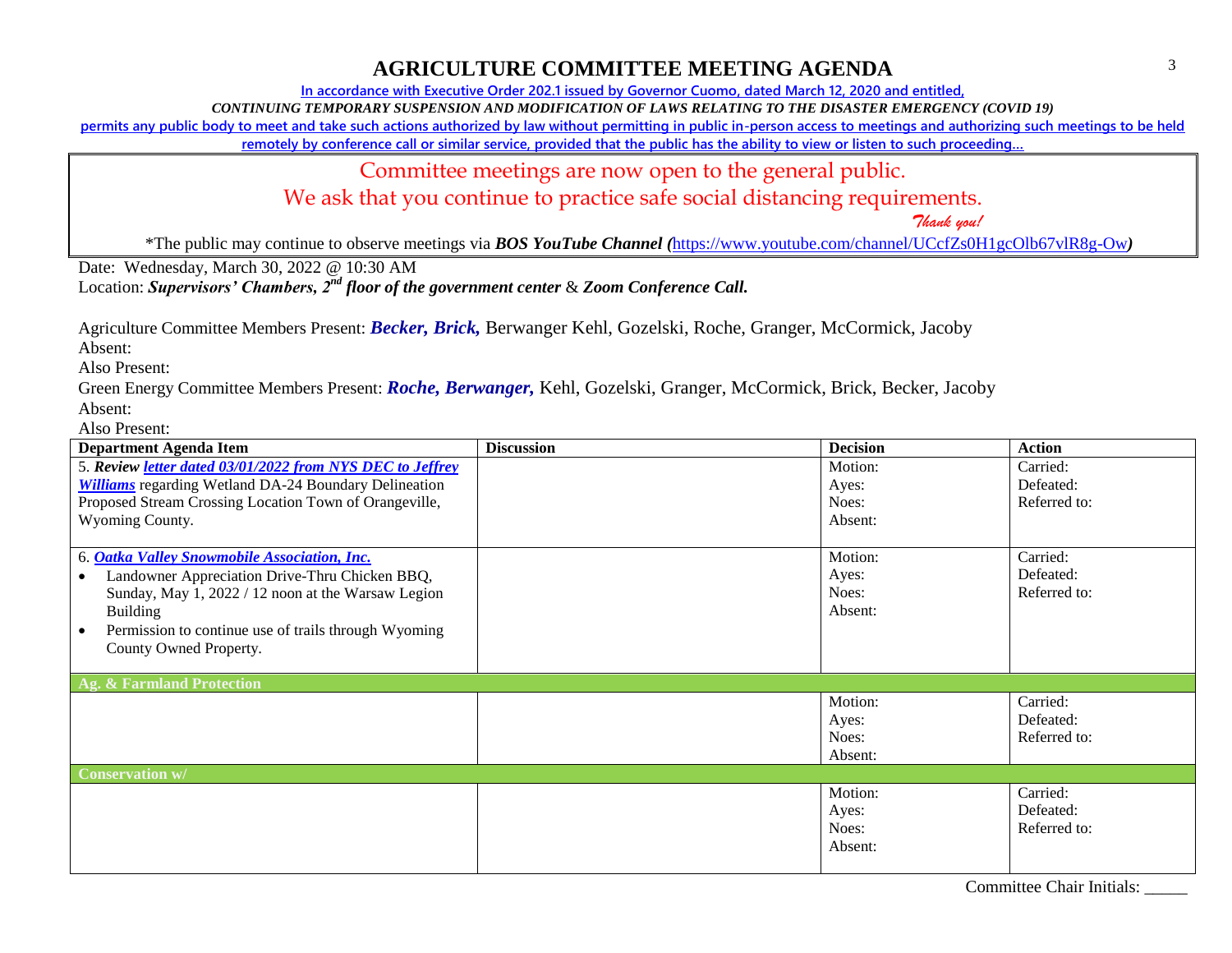**In accordance with Executive Order 202.1 issued by Governor Cuomo, dated March 12, 2020 and entitled,**

*CONTINUING TEMPORARY SUSPENSION AND MODIFICATION OF LAWS RELATING TO THE DISASTER EMERGENCY (COVID 19)*

**permits any public body to meet and take such actions authorized by law without permitting in public in-person access to meetings and authorizing such meetings to be held** 

**remotely by conference call or similar service, provided that the public has the ability to view or listen to such proceeding…**

Committee meetings are now open to the general public.

We ask that you continue to practice safe social distancing requirements.

 *Thank you!*

\*The public may continue to observe meetings via *BOS YouTube Channel (*<https://www.youtube.com/channel/UCcfZs0H1gcOlb67vlR8g-Ow>*)*

Date: Wednesday, March 30, 2022 @ 10:30 AM

Location: *Supervisors' Chambers, 2nd floor of the government center* & *Zoom Conference Call.*

Agriculture Committee Members Present: *Becker, Brick,* Berwanger Kehl, Gozelski, Roche, Granger, McCormick, Jacoby

Absent:

Also Present:

Green Energy Committee Members Present: *Roche, Berwanger,* Kehl, Gozelski, Granger, McCormick, Brick, Becker, Jacoby Absent:

| <b>Department Agenda Item</b>      | <b>Discussion</b> | <b>Decision</b>                      | <b>Action</b>                         |
|------------------------------------|-------------------|--------------------------------------|---------------------------------------|
| <b>County Forestlands w/</b>       |                   |                                      |                                       |
|                                    |                   | Motion:<br>Ayes:<br>Noes:<br>Absent: | Carried:<br>Defeated:<br>Referred to: |
| <b>Fair Association w/M. Roche</b> |                   |                                      |                                       |
|                                    |                   | Motion:<br>Ayes:<br>Noes:<br>Absent: | Carried:<br>Defeated:<br>Referred to: |
| Dairy Industry w/                  |                   |                                      |                                       |
|                                    |                   | Motion:<br>Ayes:<br>Noes:<br>Absent: | Carried:<br>Defeated:<br>Referred to: |